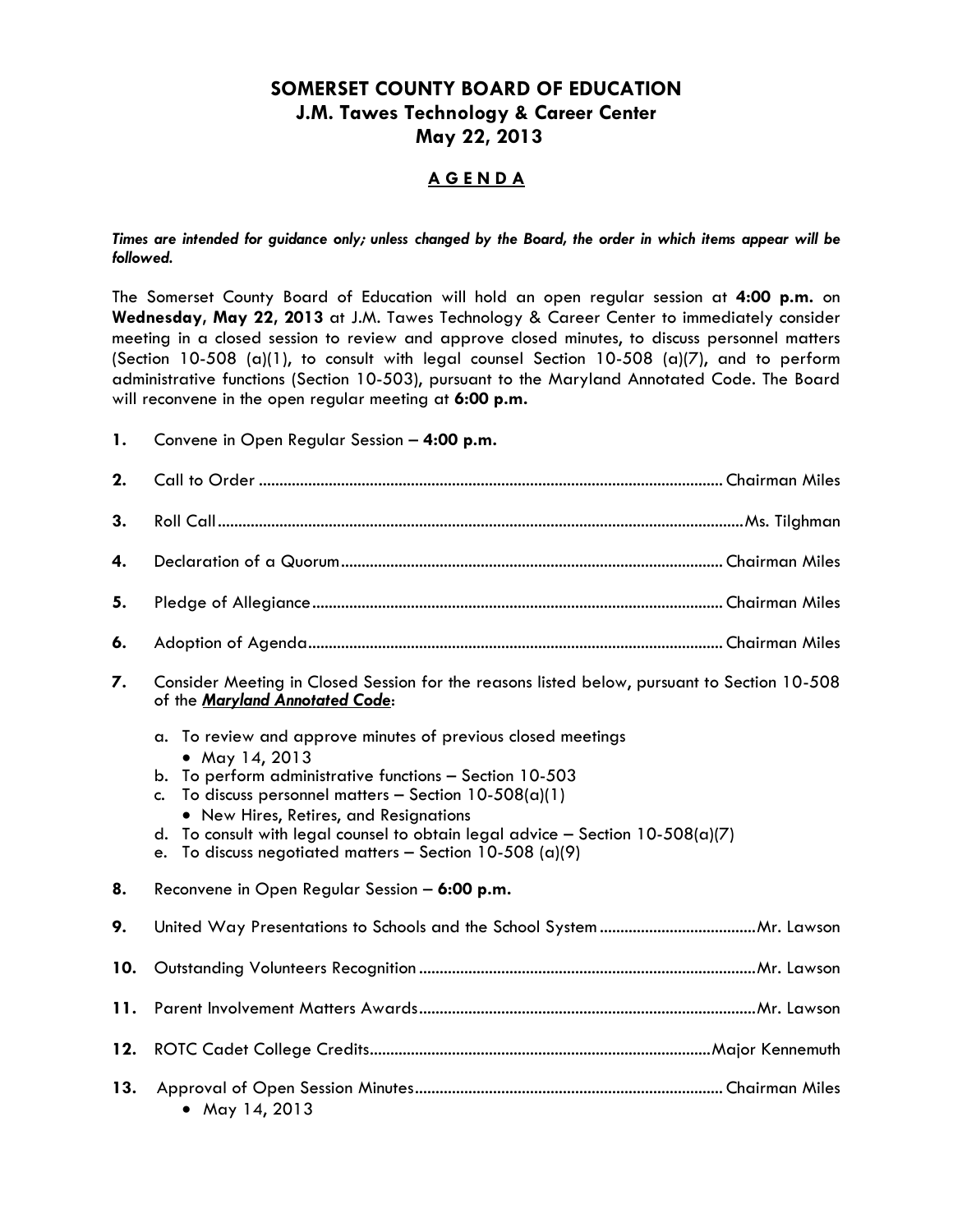#### **14.** Announcement of Closed Session Meetings

- May 14, 2013
	- $\triangleright$  Reviewed and approved closed meeting minutes
	- $\triangleright$  Discussed Personnel Matters Section 10-508 (a)(1) oNew Hires, Retires, Resignations
	- $\triangleright$  Performed Administrative Functions Section 10-503
	- $\triangleright$  Received Advice from Legal Counsel Section 10-508 (a) (7)
	- $\triangleright$  Discussed matters related to Negotiated Agreements Section 10-508 (a) (14)
- May 22, 2013
	- $\triangleright$  Reviewed and approved closed meeting minutes
	- $\triangleright$  Discussed Personnel Matters Section 10-508 (a)(1) oNew Hires, Retires, Resignations
	- $\triangleright$  Performed Administrative Functions Section 10-503
	- Received Advice from Legal Counsel Section 10-508(a)(7)
	- $\triangleright$  Discussed Negotiated Matters Section 10-508 (a)(9)
- **15.** Student Board Members' Activities Reports.............................................. Mr. Mason & Mr. Cavins

### **16. NEW BUSINESS**

### **A. Curriculum & Instruction**

|                             | <b>Curriculum Instruction Staff</b><br>Implementation<br>(See Tab $16-A1$ )                                                                                                                                                                                                                            |  |  |
|-----------------------------|--------------------------------------------------------------------------------------------------------------------------------------------------------------------------------------------------------------------------------------------------------------------------------------------------------|--|--|
|                             | Ms. Schnieder<br>(See Tab 16-A2)                                                                                                                                                                                                                                                                       |  |  |
|                             | Elementary<br>Ms. Twigg<br>Secondary<br>$\bullet$<br>(See Tab 16-A3)                                                                                                                                                                                                                                   |  |  |
| <b>B.</b> Financial Updates |                                                                                                                                                                                                                                                                                                        |  |  |
|                             | (See Tab 16-B1)                                                                                                                                                                                                                                                                                        |  |  |
|                             | (See Tab 16-B2)                                                                                                                                                                                                                                                                                        |  |  |
|                             | $\triangleright$ Transportation Policy Revision Progress<br>> WAHS & CAHS Athletic Facility Improvement Update<br>$\triangleright$ Bus routing from Route 13 to WAHS update<br>> Facilities Master Plan Development<br>$\triangleright$ School Security Improvement Prioritized List<br>(See Tab 16-C) |  |  |